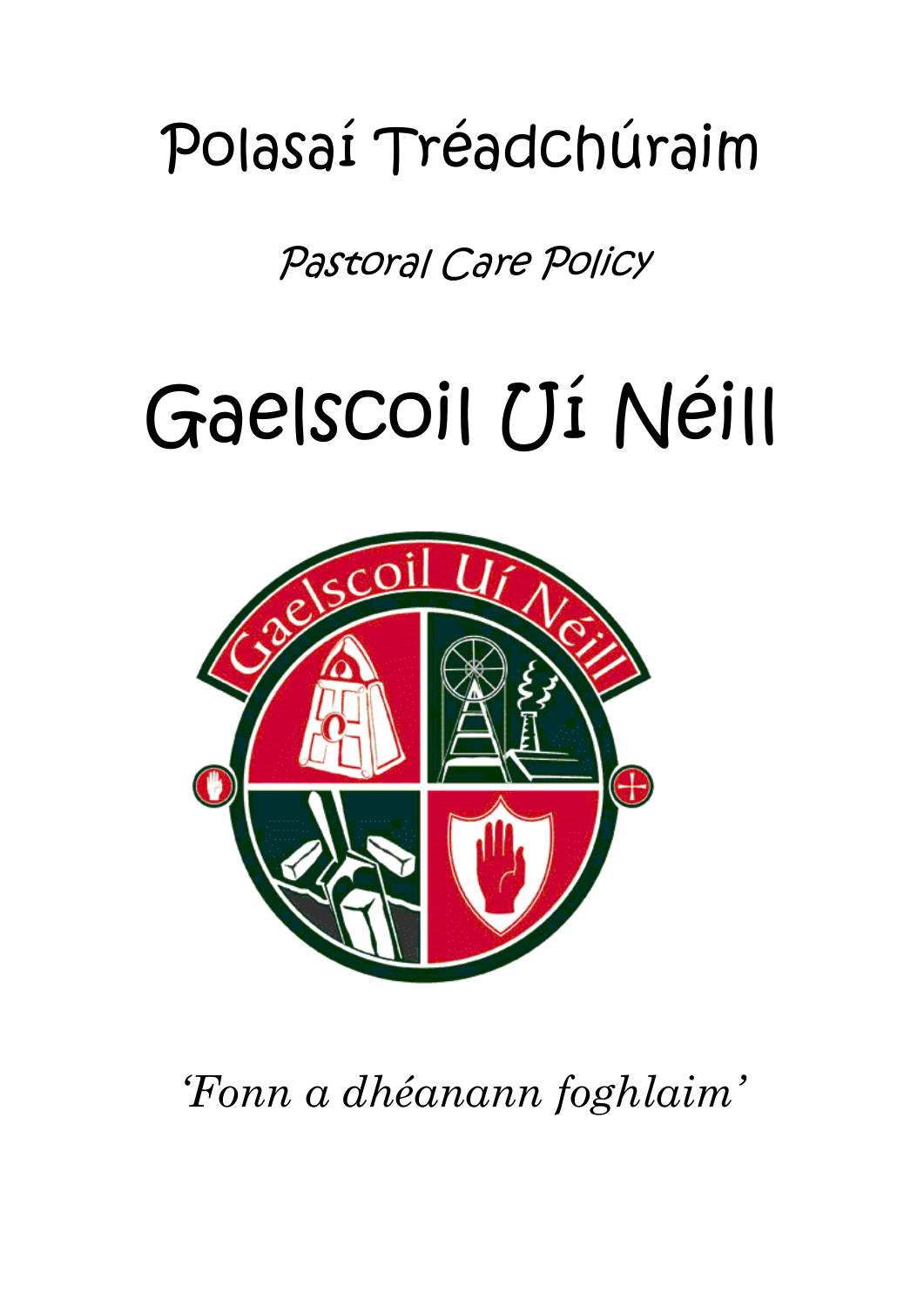### **PASTORAL CARE POLICY**

#### **Rationale**

We define Pastoral Care as the created ethos through which our pupils develop and learn to their optimum potential. We provide the opportunity for **every** pupil to develop into responsible, self-aware, confident, and capable young people equipped to cope with the challenges of the 21st century.

Our school accepts that Pastoral Care must form the basis of, and permeate, all aspects of the curriculum.

#### **Vision and Values**

Our school subscribes to the view that every pupil has a right to feel safe and secure on all levels. We will actively promote a Pastoral Care ethos which allows for the development of the whole person, and which leads to **every** pupil making good choices which will form the basis for a healthy and positive lifestyle.

Pastoral Care will be the setting where our young people will acquire values and standards on the basis of observing these at work at every level.

It is also important to remember that schools are centres of *education* and we therefore accept the validity of a personal development approach rather than a delivery which is service driven.

#### **Ethos**

Ethos is an intangible concept with a tangible effect. It is our intention to establish an ethos which may be detected in the feelings of security at every level within our school.

This may be achieved through:

- $\triangleright$  creating a sense of belonging amongst all strands of our school community
- $\triangleright$  developing an atmosphere of mutual respect and caring
- creating an explicit Pastoral Care programme which allows for a fair and equitable exchange of views/ideas/attitudes, etc. in an atmosphere of trust
- implementation of a Behaviour Management policy which creates a full sense of justice and fair play amongst our school community
- providing opportunities for **every** person to succeed and to be affirmed in their self-worth
- $\triangleright$  promoting positive relationships at every level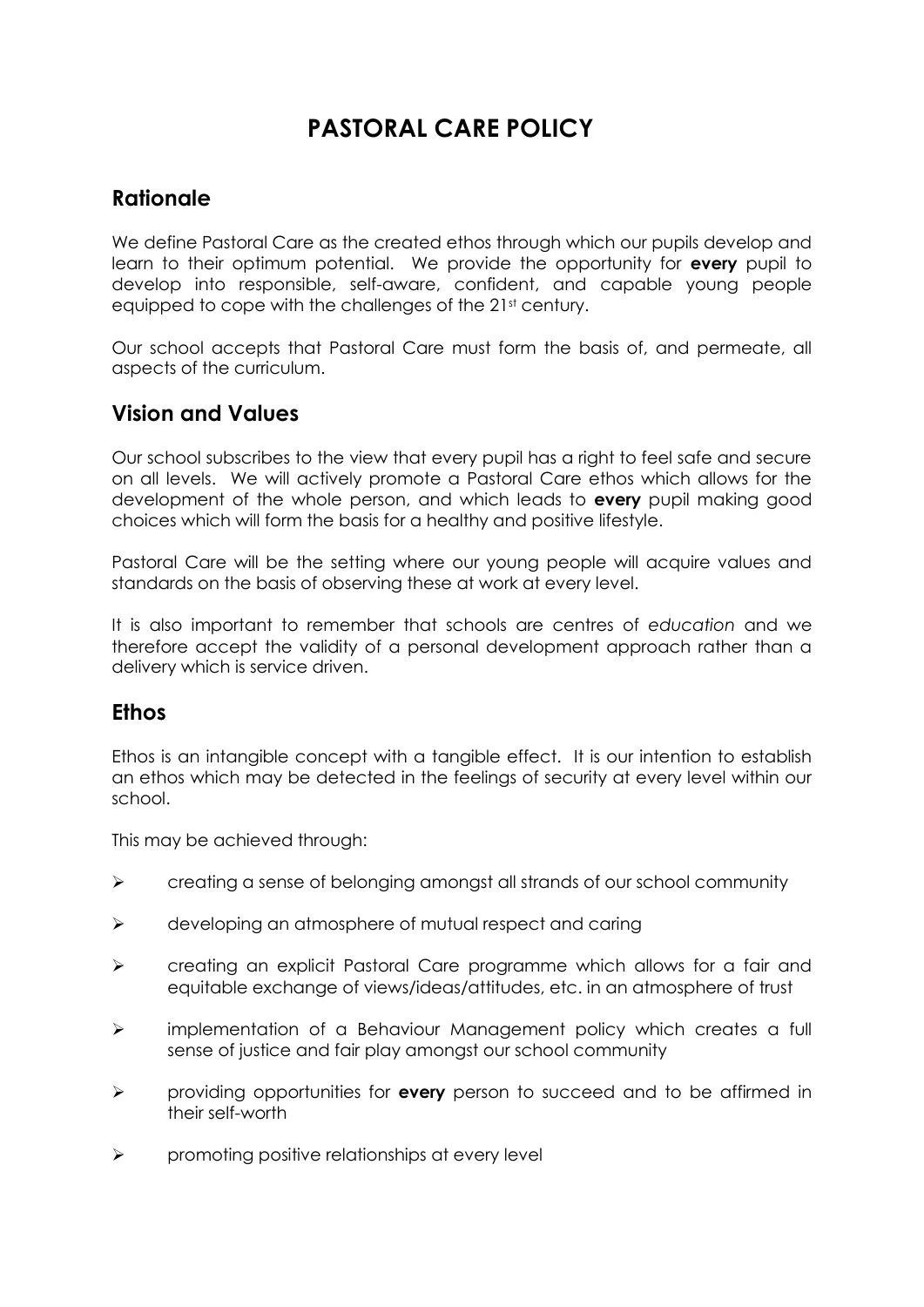- $\triangleright$  working with parents for the mutual benefit of all
- $\triangleright$  establishing and maintaining links with the wider community
- $\triangleright$  affirming and actively promoting staff to develop positive attitudes towards themselves and to the pupils in our care
- $\triangleright$  creating a sense of self-worth at every level.

#### **Relationships**

Excellent relationships foster and develop in an atmosphere of *Respect*.

Our school will work towards creating opportunities where mutual respect can grow and develop. We aim to create a caring, empathetic and secure environment where our young people can develop good relationships based on those they experience.

#### **Counselling/Relationships**

Teachers will endeavour to build effective, empathetic relationships with our pupils in order to provide advice and support whenever necessary. However we retain awareness of the need for other avenues of support.

#### **Managing External Agencies**

We acknowledge the importance of ensuring that any external agencies used to support our work with young people must adhere to the values and ethos particular to our school. Schools need to be aware of the importance of a contract being agreed upon by all contributory parties.

#### **Training and Support**

In order to support staff our school recognizes the importance of training as a priority area in the establishment of a caring and pastoral environment.

#### **Related School Policies**

This policy is set within the broader school context of Pastoral Care and as such should be read in conjunction with the following school policies :

- Pastoral Care Policy
- Personal Development Curriculum Policy
- Child Protection Policy
- > Misuse of Drugs/Substances Policy